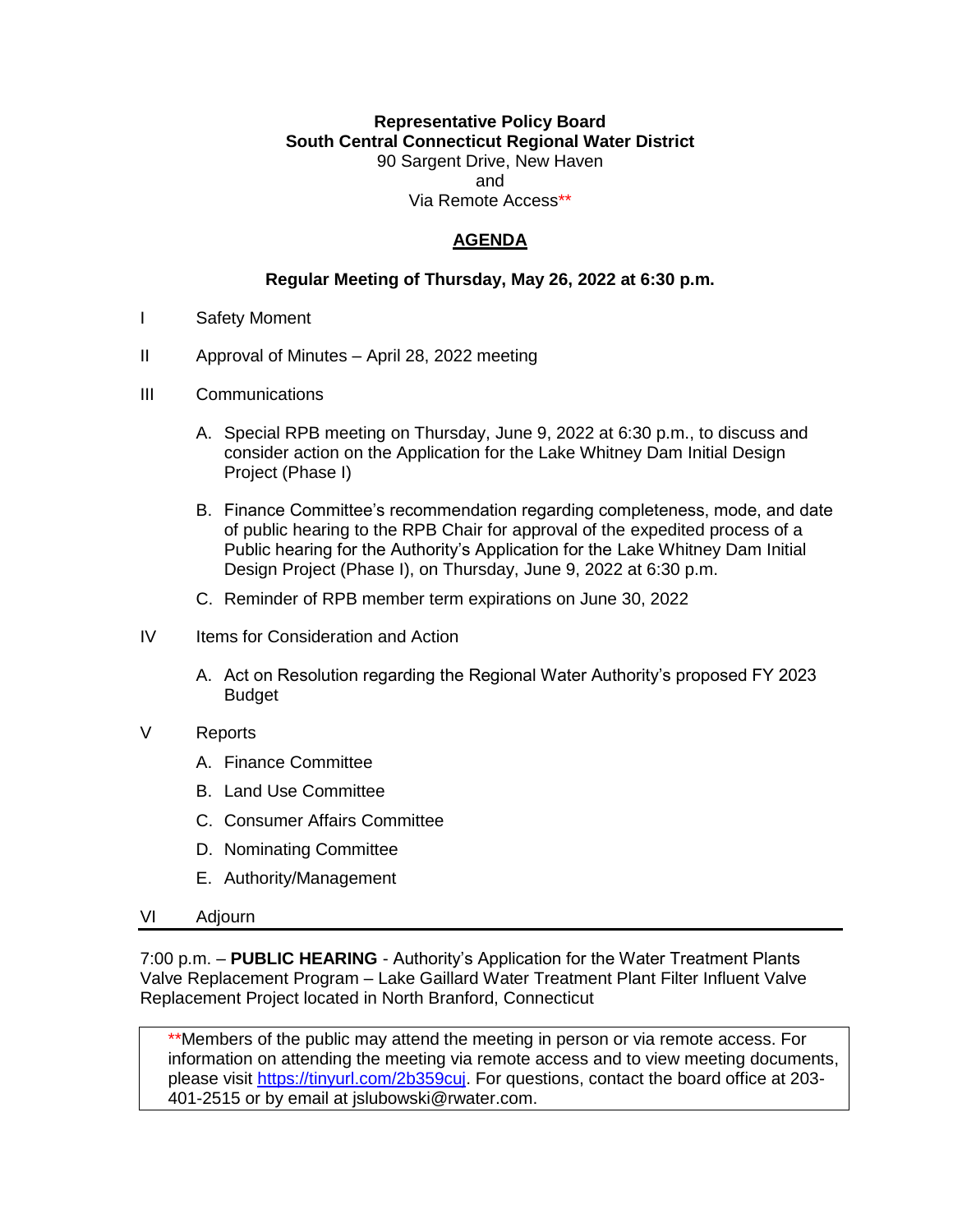# **SAFETY MOMENT**

# **MAY IS NATIONAL WATER SAFETY MONTH!!!!**

With the promise of summer comes more time spent near and in the water. Below are some tips from the American Red Cross to keep your family safe:

- Ensure members of your family learn to swim
- Use barriers to prevent access to water by young children
- Use life jackets
- Supervise children while swimming
- Know what to do in a water emergency

By working together to improve water competency including swimming skills, water smarts and helping others, water activities can be safer and just as much fun.



**Regional Water Authority** 



# Service – Teamwork – Accountability – Respect – Safety

**Safety is a core company value at the Regional Water Authority . It is our goal to reduce workplace injuries to zero.** 

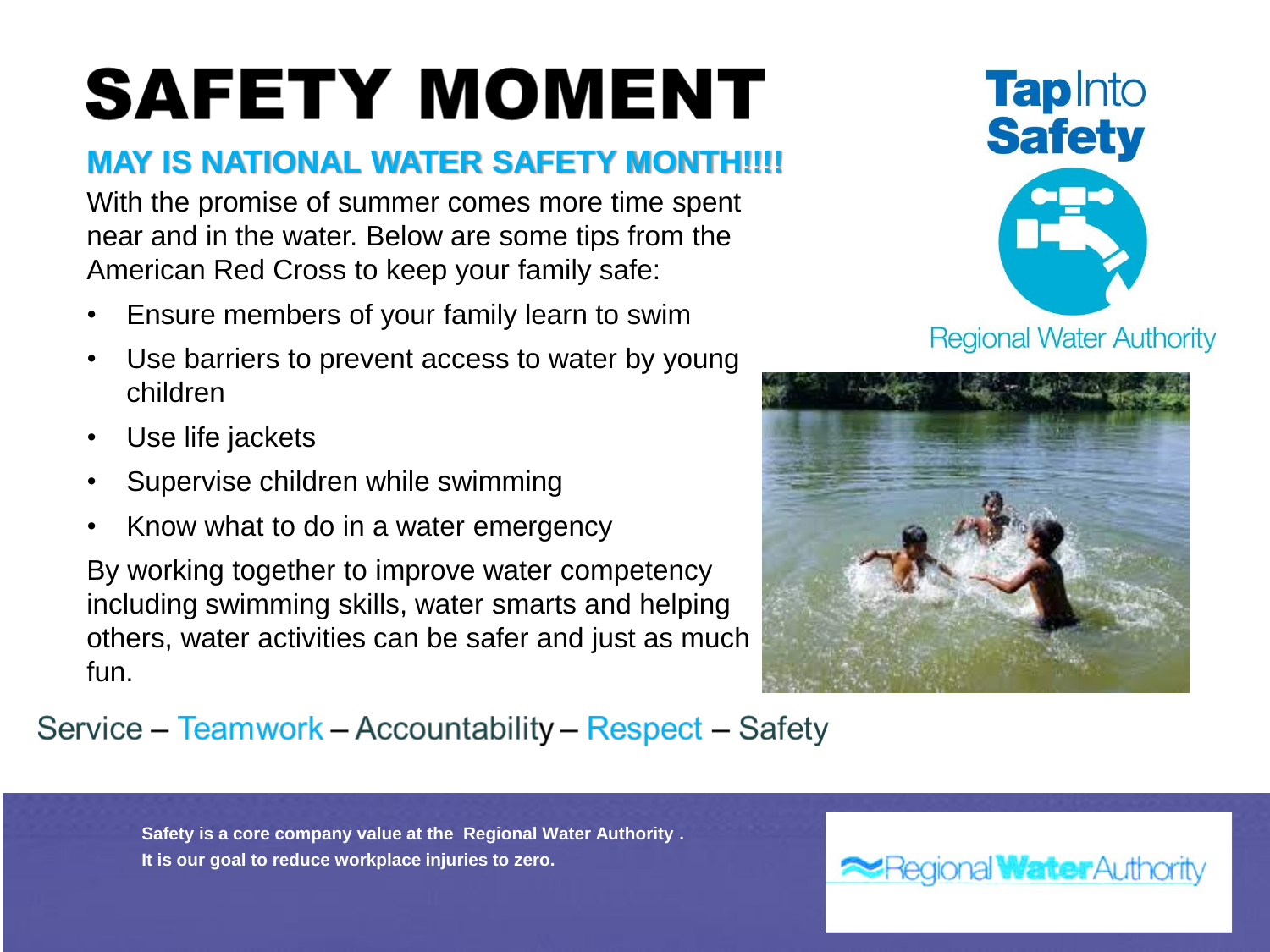#### **UNAPPROVED DRAFT**

#### **Representative Policy Board South Central Connecticut Regional Water District**

#### **Minutes of April 28, 2022 Meeting**

A regular meeting of the Representative Policy Board ("RPB") of the South Central Connecticut Regional Water District took place on Thursday, April 28, 2022, at 90 Sargent Drive, New Haven, Connecticut and via remote access. Chairman Ricozzi presided.

#### **PRESENT**

| Ansonia             | Thomas P. Clifford, III (remote) |
|---------------------|----------------------------------|
| <b>Beacon Falls</b> | Peter Betkoski                   |
| Bethany             | Brian Eitzer (remote)            |
| <b>Branford</b>     | Mario Ricozzi                    |
| Cheshire            | <b>Timothy Slocum</b>            |
| East Haven          | Michelle Verderame (remote)      |
| Guilford            | Charles Havrda                   |
| Killingworth        | Jamie Mowat Young                |
| Madison             | Joseph A. Oslander               |
| Milford             | Richard Smith (remote)           |
| New Haven           | Naomi Campbell                   |
| North Branford      | Peter DeSantis (remote)          |
| North Haven         | Anthony Rescigno (remote)        |
| Orange              | Jasper J. Jaser (remote)         |
| Prospect            | Robert E. Harvey, Jr.            |
| Seymour             | Michael H. Horbal (remote)       |
| West Haven          | T. Gregory Malloy (remote)       |
| Woodbridge          | Mark Levine (remote)             |
|                     |                                  |

#### **Regional Water Authority**

David Borowy Kevin Curseaden Catherine LaMarr Suzanne Sack

#### **Management**

Larry L. Bingaman Jim Courchaine Dennis Donovan Rochelle Kowalski Sunny Lakshminarayanan Premjith Lakshman Singh Donna Verdisco

## **Counsel**

Raquel Herrera-Soto

**Office of Consumer Affairs** Jeffrey Donofrio

# **Absent**

| Derby          | <b>Frank Pepe</b> |
|----------------|-------------------|
| Hamden         | Stephen Mongillo  |
| Governor's Rep | Vincent Marino    |

**Staff** Jennifer Slubowski

#### **Call to Order**

Chair Ricozzi called the meeting to order at 6:30 p.m.

#### **Safety Moment**

Chair Ricozzi reviewed the Safety Moment handout distributed to members.

#### **Minutes**

On motion made by Mr. Slocum, seconded by Mr. Harvey, and unanimously carried, the RPB approved the minutes of its March 24, 2022 meeting, with 88 total weighted votes cast in the affirmative.

| Ansonia (3)      | Aye    | Guilford (4)         | Aye  |
|------------------|--------|----------------------|------|
| Beacon Falls (0) | Aye    | Hamden (10)          | Abse |
| Bethany (5)      | Aye    | Killingworth $(2)$   | Aye  |
| Branford (6)     | Aye    | Madison (6)          | Aye  |
| Cheshire $(4)$   | Aye    | Milford (10)         | Aye  |
| Derby $(2)$      | Absent | New Haven (13) Aye   |      |
| East Haven (6)   | Aye    | No. Branford (8) Aye |      |
|                  |        |                      |      |

Hamden  $(10)$  Absent Killingworth  $(2)$  Aye  $Madison (6)$  Aye Milford  $(10)$  Aye  $W$ ew Haven (13) Aye No. Branford (8) Aye Gov. Rep. (1) Absent

| No. Haven $(5)$  | Aye    |
|------------------|--------|
| Orange (3)       | Aye    |
| Prospect $(1)$   | Aye    |
| Seymour $(1)$    | Aye    |
| West Haven (8)   | Aye    |
| Woodbridge (3)   | Aye    |
| $Gov$ Rep. $(1)$ | Ahsent |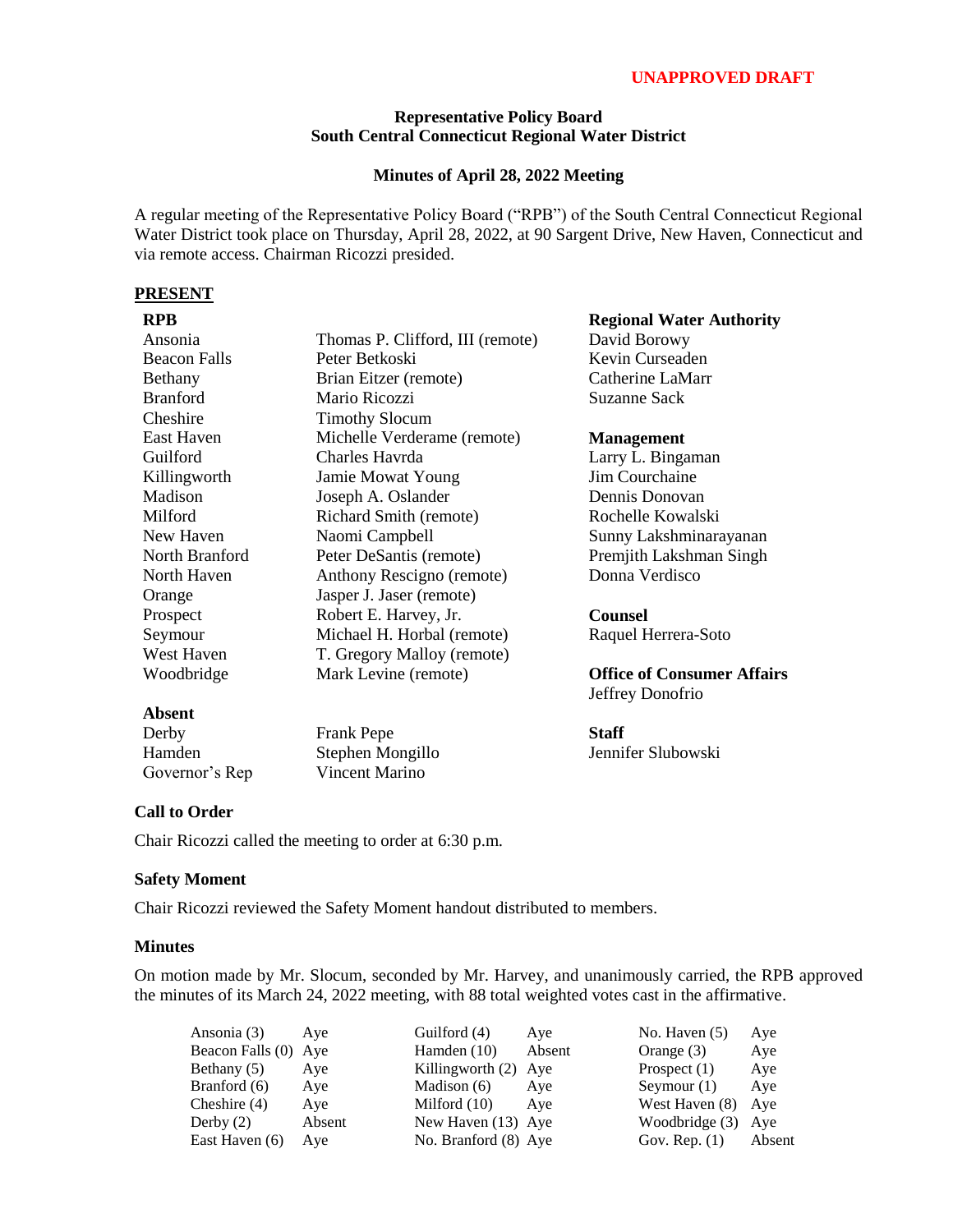#### **Communications**

Chair Ricozzi:

- Stated that RPB term expirations are coming up on June 30, 2022 for the following members: Messrs. Clifford, Horbal, Mongillo, Pepe, Rescigno, Slocum, and Smith. Members should reach out to their municipal CEO's to discuss
- Commented that volunteers are needed for the RPB Nominating Committee for RPB officers. Mr. Eitzer, Malloy, and Ms. Verderame volunteered at the meeting. Mr. Havrda also volunteered.
- Reported on a change to the order of the capital project applications. In particular, the application process for the Lake Whitney Dam design will be slightly expedited and presented to the RPB prior to the Customer Information System application.

#### **Items for Consideration and Action**

Mr. Slocum, Chair of the RPB Land Use Committee, reported that the Committee met earlier in the month to review the Authority's Application for completeness, mode and date of public hearing of the Authority's Application for the Water Treatment Plants Valve Replacement Program – Lake Gaillard Water Treatment Plant Filter Influent Valve Replacement Project located in North Branford, Connecticut. The committee found the application to be complete and voted to recommend the application to the RPB. He moved for approval of the following resolution:

**WHEREAS**, the South Central Connecticut Regional Water Authority, on April 1, 2022, filed an Application with the Representative Policy Board ("RPB") for a Project of the Water Treatment Plant Valve Replacement Program – Lake Gaillard Water Treatment Plant Filter Influent Valve Replacements Project located in North Branford, Connecticut (the "Application"); and

**WHEREAS***,* the Finance Committee of the Representative Policy Board reviewed the Application and recommended that the Application be accepted by the RPB as complete; and

**WHEREAS,** the Finance Committee recommended that a public hearing be conducted by a Presiding Member; and

**WHEREAS**, the RPB accepts said Application as complete and schedules said Application for a public hearing in accordance with Special Act 77-98, as amended, and the RPB Bylaws and Rules of Practice.

**NOW THEREFORE BE IT RESOLVED,** that the RPB hereby accepts the Authority's Application and determines to hold a public hearing on the Application, to be conducted by a Presiding Member, on May 26, 2022 at 7:00 p.m.; and

**RESOLVED FURTHER,** that the Chairperson is hereby directed to give notice of said hearing in accordance with Section 11 of the Rules of Practice, as amended.

Chair Ricozzi reported that Mr. DeSantis, North Branford's RPB representative, would act as Presiding Member at the public hearing.

Ms. Young seconded the resolution. The Chair called for the vote, the RPB unanimously approved the resolution with 88 total weighted votes cast in the affirmative.

| Ansonia (3)          | Ave | Guilford (4)           | Ave | No. Haven $(5)$ | Aye |
|----------------------|-----|------------------------|-----|-----------------|-----|
| Beacon Falls (0) Aye |     | Hamden (10) Absent     |     | Orange (3)      | Aye |
| Bethany (5)          | Aye | Killingworth $(2)$ Aye |     | Prospect $(1)$  | Aye |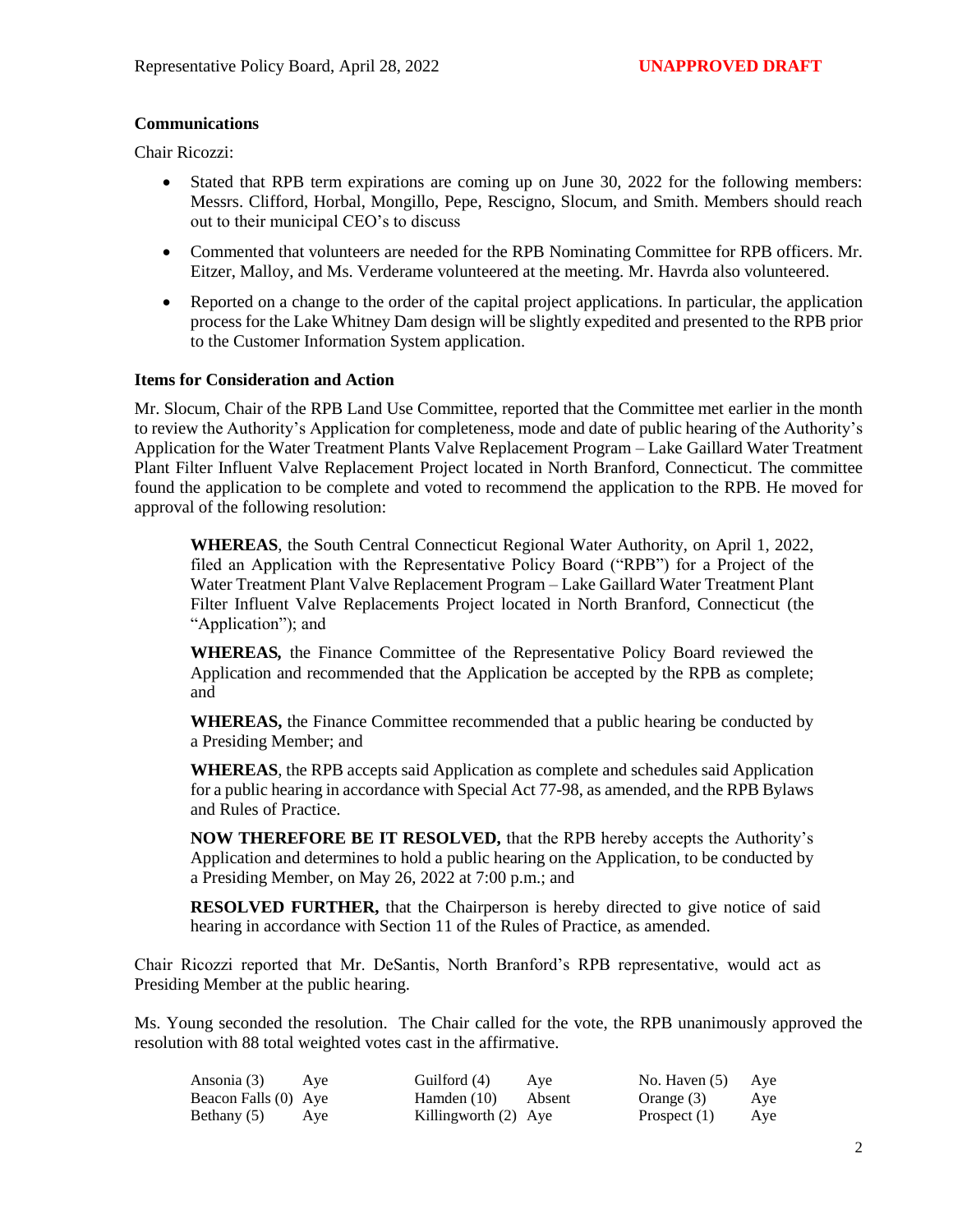| Branford (6)       | Ave    | Madison (6)          | Ave | Seymour (1)          | Aye    |
|--------------------|--------|----------------------|-----|----------------------|--------|
| Cheshire $(4)$     | Ave    | Milford $(10)$       | Ave | West Haven (8) Aye   |        |
| Derby $(2)$        | Absent | New Haven (13) Aye   |     | Woodbridge $(3)$ Aye |        |
| East Haven (6) Aye |        | No. Branford (8) Aye |     | Gov. Rep. $(1)$      | Absent |

On motion made by Mr. Clifford, seconded by Mr. Rescigno, and unanimously carried, the RPB approved its 2022 first quarter RPB member compensation, substantially in the form submitted to the meeting, with 88 total weighted votes cast in the affirmative.

| Ansonia (3)          | Ave    | Guilford (4)          | Aye    | No. Haven $(5)$ | Aye    |
|----------------------|--------|-----------------------|--------|-----------------|--------|
| Beacon Falls (0) Aye |        | Hamden $(10)$         | Absent | Orange (3)      | Aye    |
| Bethany $(5)$        | Aye    | Killingworth (2) Aye  |        | Prospect $(1)$  | Aye    |
| Branford (6)         | Aye    | Madison (6)           | Aye    | Seymour $(1)$   | Aye    |
| Cheshire $(4)$       | Aye    | Milford $(11)$        | Ave    | West Haven (8)  | Ave    |
| Derby $(2)$          | Absent | New Haven (13) Absent |        | Woodbridge (3)  | Ave    |
| East Haven (6)       | Aye    | No. Branford (8) Aye  |        | Gov. Rep. $(1)$ | Absent |

#### **Reports**

**Finance Committee –** Mr. Slocum, Chair of the Finance Committee, reported that at the committee meeting earlier in the month the committee reviewed the Lake Gaillard Water Treatment Plant Influent Valve Replacement Project Application for completeness, mode and date of public hearing. The application was found to be complete. The committee also received a Quarterly Financial update from management.

The committee also met again on April  $20<sup>th</sup>$  at a special meeting to review the proposed FY 2023 Budget with management. All RPB members were invited to attend.

**Land Use Committee** – Mr. Betkoski, Chair of the Land Use Committee, reported that the committee met earlier in the month at the Madison Slash Wall Timber Harvest and held a discussion with RWA's new Forester... The committee also received updates on RWA owned properties from management.

The committee also met on April  $18<sup>th</sup>$  at a joint meeting with the Consumer Affairs Committee to review the proposed FY 2023 Budget with management. All RPB members were invited to attend.

The next meeting is scheduled for May 11, 2022 at 4:30 pm.

**Consumer Affairs Committee** – In Mr. Mongillo's absence, Mr. Betkoski reported that the Committee met last week at a joint meeting with the Land Use Committee to review the proposed FY 2023 budget.

Mr. Borowy, Chair of the Authority, stated that the Authority met on March 31, 2022 at a special meeting to review the FY 2023 budget, along with meeting as the Commercial Business Committee and the Environmental, Health, & Safety Committee. RPB members received updates previously.

Mr. Borowy, Chair of the Authority, stated that Authority met earlier in the day, and as the Pension  $\&$ Benefit Committee.

Ms. Sack reported on the Pension & Benefit Committee meeting earlier in the day. The Committee met with RWA's Actuary, Angell Pension Group, to discuss the valuation reports, assumptions and associated contribution levels that will be used in the upcoming fiscal year. The Authority approved the assumptions and contributions for next fiscal year and an additional fiscal 2022 contribution to the pension plan. The Committee also met with Morgan Stanley to receive a Quarterly Investment Performance Update and to discuss Environmental, Social and Governance portfolio impacts and considerations. The committee also reviewed its 2023 Committee Work Plan.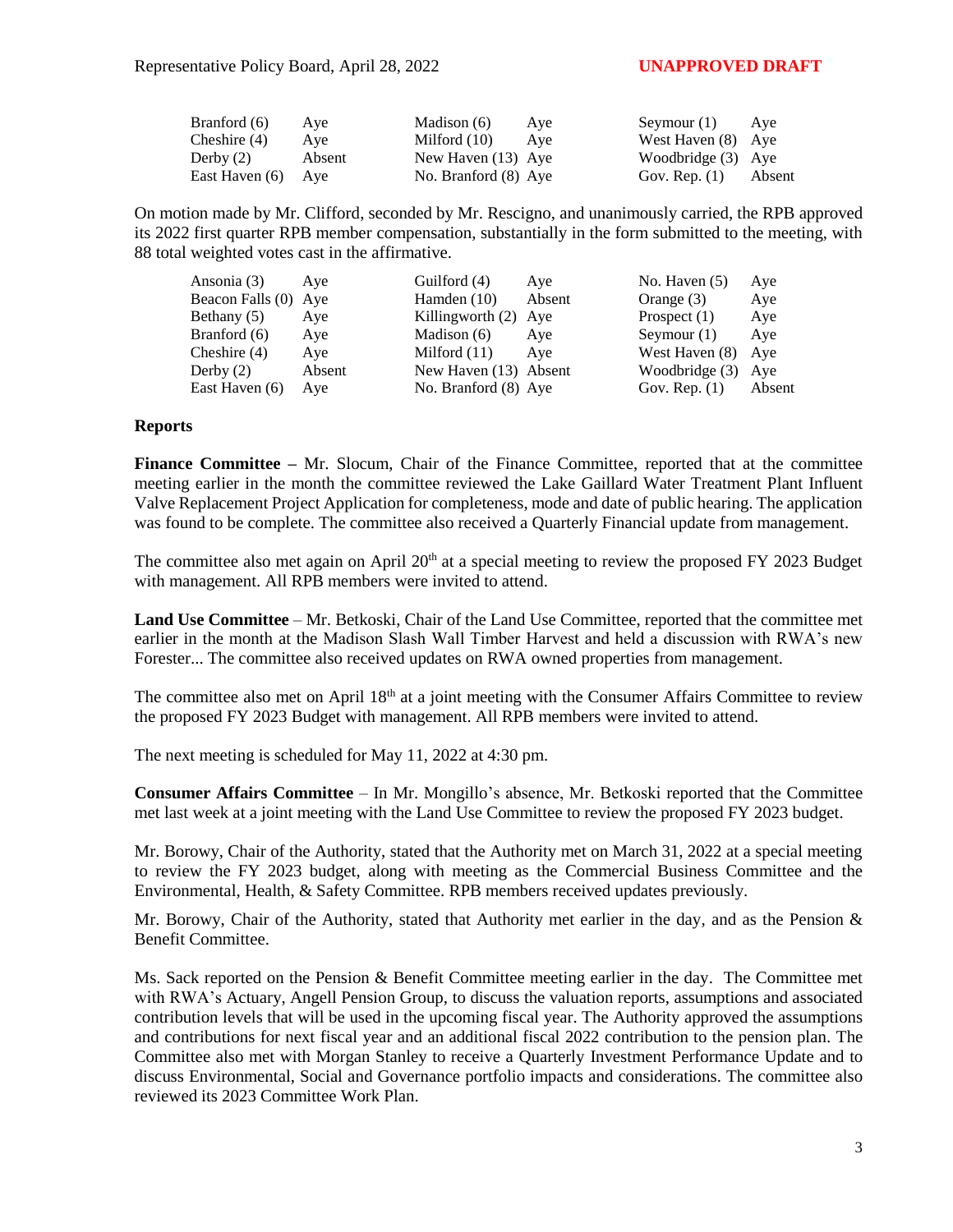Mr. Borowy reported that at the Authority meeting earlier in the day, the Authority reviewed a revised schedule of upcoming capital projects. He stated that two would be presented to the RPB in the next month.

Ms. Verdisco, the RWA's Chief Human Resources Officer & Vice President of Corporate Services, provided an update on the status of COVID at the RWA.

Mr. Bingaman, RWA's President and Chief Executive Officer, reviewed revenues, and operating and maintenance expenses for the month ended March 31, 2022, and stated that the projected maintenance test for FY 2022 is 125%, with no shortfall. The projection includes the rate application, including depreciation and bong pricing. It also reflects lower than anticipated PILOT and debt service. However, uncertainty still exists related to the pandemic and this may affect customers' ability to pay but the RWA is remaining optimistic.

He also reported that reservoir levels are at 97% as of April 18, 2022 compared to the long-term average of 93%.

Mr. Bingaman reported that there is a community meeting scheduled at Lake Whitney Water Treatment Plant on May 5<sup>th</sup> at 10:00 a.m., to discuss the Lake Whitney Dam project and to answer questions and address concerns about the project. So far 15 people have signed up to join the meeting. He presented a video to RPB members that will be shown at the meeting.

Chair Ricozzi acknowledged Atty. Donofrio, Office of Consumer Affairs, who reported that the FY 2023 budget letter was distributed to members of the Authority and RPB earlier in the day.

He also reported that reservoir levels are at 97% as of April 18, 2022 compared to the long-term average of 93%.

Ms. Verdisco, the RWA's Chief Human Resources Officer & Vice President of Corporate Services, provided an update of the RWA's Diversity, Equity and Inclusion (DE&I), which included:

- 1. Progress of RWA's journey to inclusion
- 2. DE&I mission, vision, values, and strategic priorities and initiatives
- 3. Summary of Key Findings and Observations
- 4. Program Success Criteria

Members of the RPB thanked Ms. Verdisco for her update.

At 7:47 p.m., the meeting adjourned.

Charles Havrda, Secretary

\_\_\_\_\_\_\_\_\_\_\_\_\_\_\_\_\_\_\_\_\_\_\_\_\_\_\_\_\_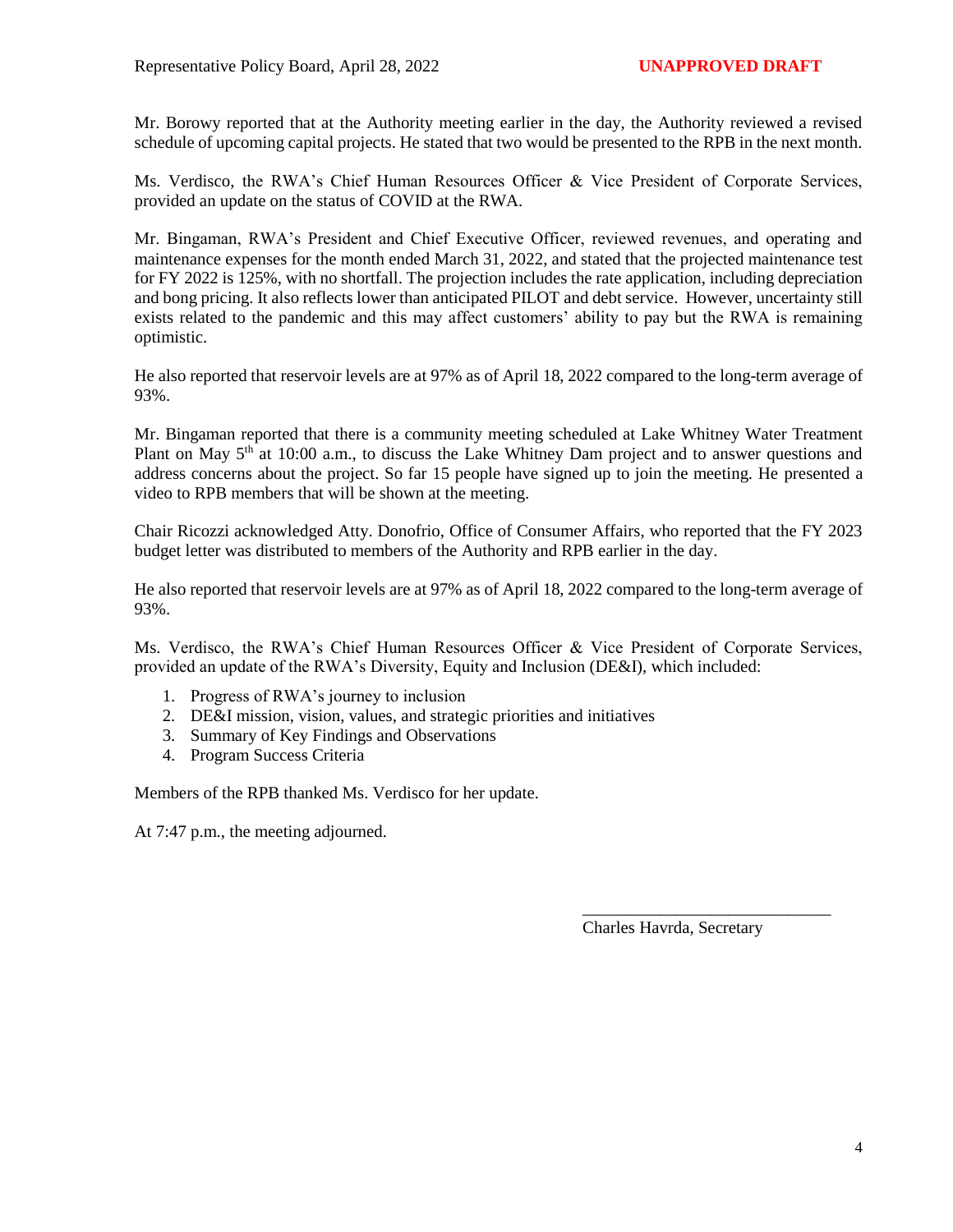#### **REPRESENTATIVE POLICY BOARD**

#### Proposed Resolutions

May 18, 2022

## *(Finance Committee's recommendation to RPB Chairman re Authority's Application for the Lake Whitney Dam Initial Design Project (Phase I))*

**WHEREAS**, the South Central Connecticut Regional Water Authority, on May 16, 2022, filed an Application with the Representative Policy Board ("RPB") for the Lake Whitney Dam Initial Design Project (Phase I), (the "Application"); and

**WHEREAS***,* the Finance Committee of the Representative Policy Board reviewed the Application and the associated financing resolution and recommended that the Application be accepted by the RPB Chairman on behalf of the RPB as complete and the financing resolution be accepted for consideration, under the expedited process; and

**WHEREAS,** the Finance Committee recommends that a public hearing be conducted by a Presiding Member; and

**WHEREAS**, the RPB Chairman accepts said Application on behalf of the RPB, as complete and scheduled said Application for a public hearing, under the expedited process and in accordance with Special Act 77-98, as amended, and the RPB Bylaws and Rules of Practice.

**NOW THEREFORE BE IT RESOLVED,** that the RPB Chairman accepts the Authority's Application on behalf of the RPB and the associated financing resolution for consideration by the RPB, and determined to hold a public hearing, to be conducted by a Presiding Member, on June 9, 2022 at 6:30 p.m.; and

**RESOLVED FURTHER,** that the Chairperson is hereby directed to give notice of said hearing in accordance with Section 11 of the Rules of Practice, as amended.